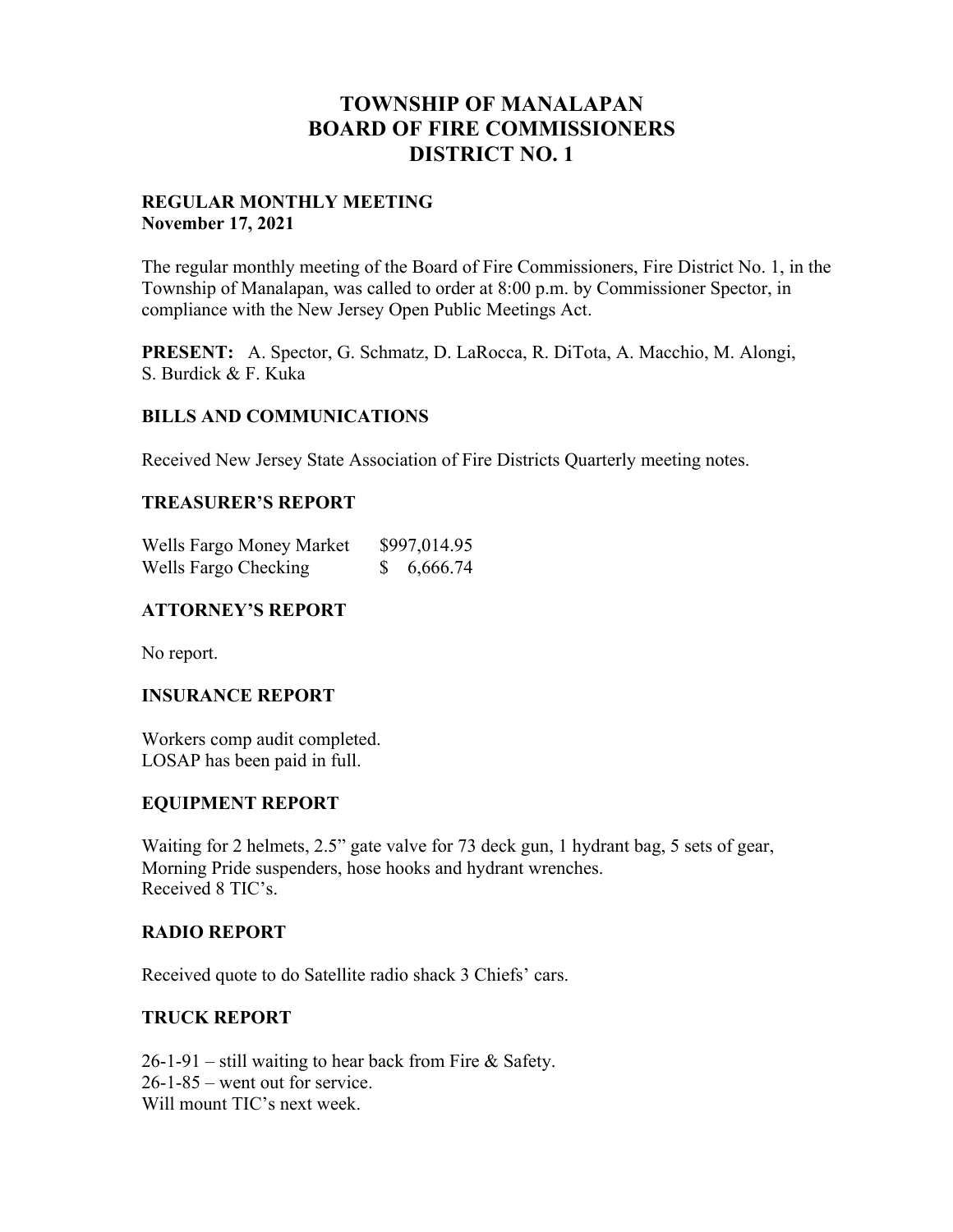# **CHIEF'S REPORT**

PEOSHA self-inspection underway. Need 2 batteries for Bullard camera. Need \$300 for EMS supplies and \$200 to replace expired food in rehab. Would like to hold Ice Rescue Class on February  $5<sup>th</sup>$ ; cost is \$5,000 (8 hour \$75/pp after 15 students). Fifteen students and awareness lecture night.

## **MEMBERSHIP REPORT**

No report.

## **ASSOCIATION REPORT**

Would like to purchase new Class A uniforms for Chief Alongi and Commissioner LaRocca.

### **TRUSTEES' REPORT**

No report.

### **OLD BUSINESS**

See attached.

### **NEW BUSINESS**

Commissioner Schmatz made a motion to pay all vouchers; this was seconded by Commissioner LaRocca. All voted aye.

Commissioner LaRocca made a motion for \$106.22 to reimburse Commissioner Macchio for purchase at Home Depot for supplies for rear bathroom; this was seconded by Commissioner Schmatz. All voted aye.

Commissioner LaRocca made a motion for \$90 to purchase 2 batteries for Bullard camera; this was seconded by Commissioner DiTota. All voted aye.

Commissioner LaRocca made a motion for \$200 to replace expired food in rehab trailer; this was seconded by Commissioner Schmatz. All voted aye.

Commissioner LaRocca made a motion for \$300 to purchase EMS supplies for rehab trailer; this was seconded by Commissioner DiTota. All voted aye.

Commissioner LaRocca made a motion not to exceed \$2,200 to purchase hydra ram; this was seconded by Commissioner DiTota. All voted aye.

Commissioner LaRocca made a motion not to exceed \$1,000 to install radio in Satellite radio shack; this was seconded by Commissioner Macchio. All voted aye.

Commissioner DiTota made a motion not to exceed \$1,500 to purchase Class A uniforms for Chief Alongi and Commissioner LaRocca; this was seconded by Commissioner Spector. All voted aye.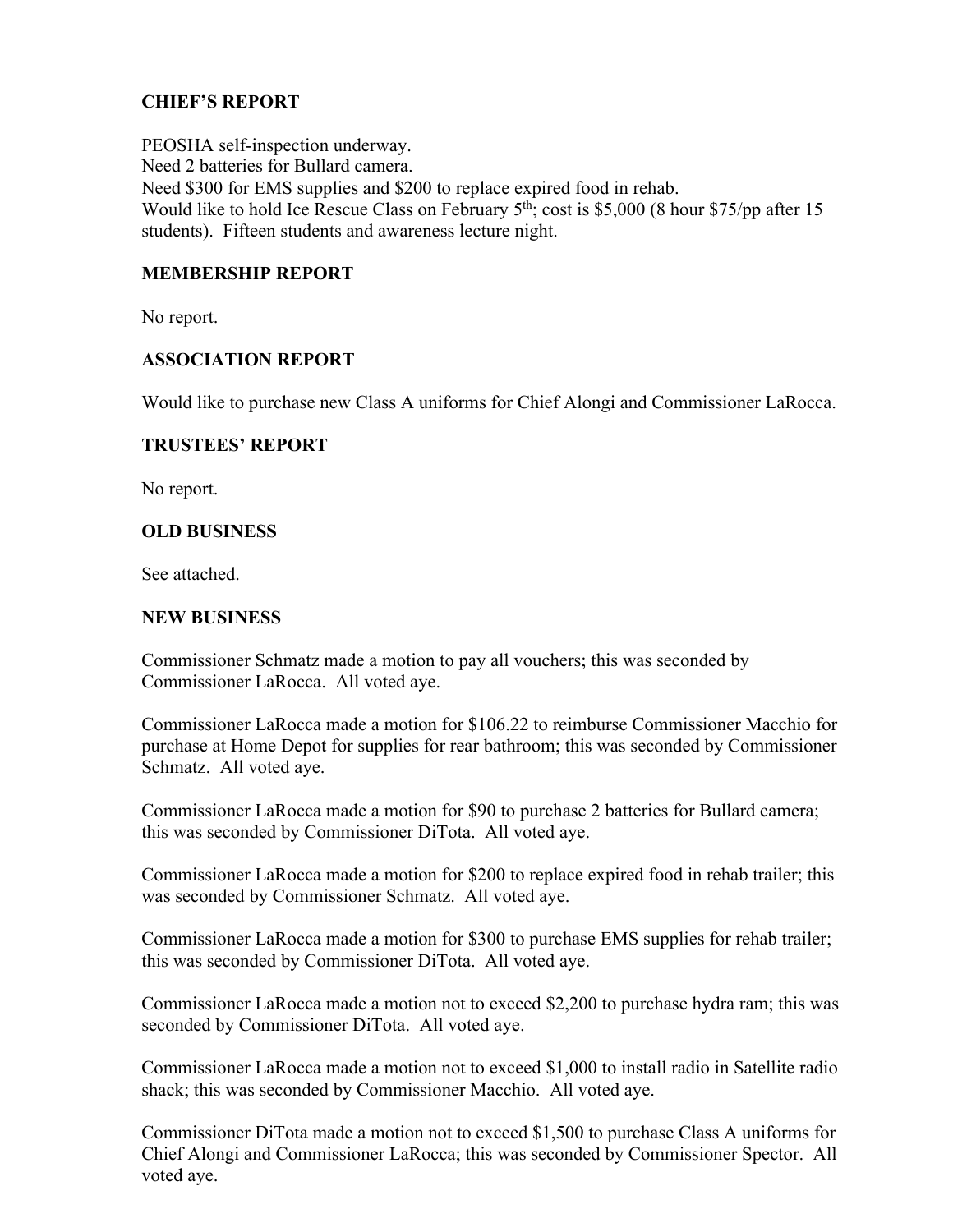Commissioner LaRocca made a to approve an Ice Recue Class for February 5<sup>th</sup>; this was seconded by Commissioner Schmatz. All voted aye.

Discussion held regarding packs and masks.

The audit was received and all five commissioners were given a copy for review.

Meeting opened to the public at 8:45 p.m.

A motion was made by Commissioner Spector to adjourn; it was seconded by Commissioner LaRocca and all voted aye.

Meeting adjourned at 8:47 p.m.

 Respectfully submitted, George Schmatz, Treasurer